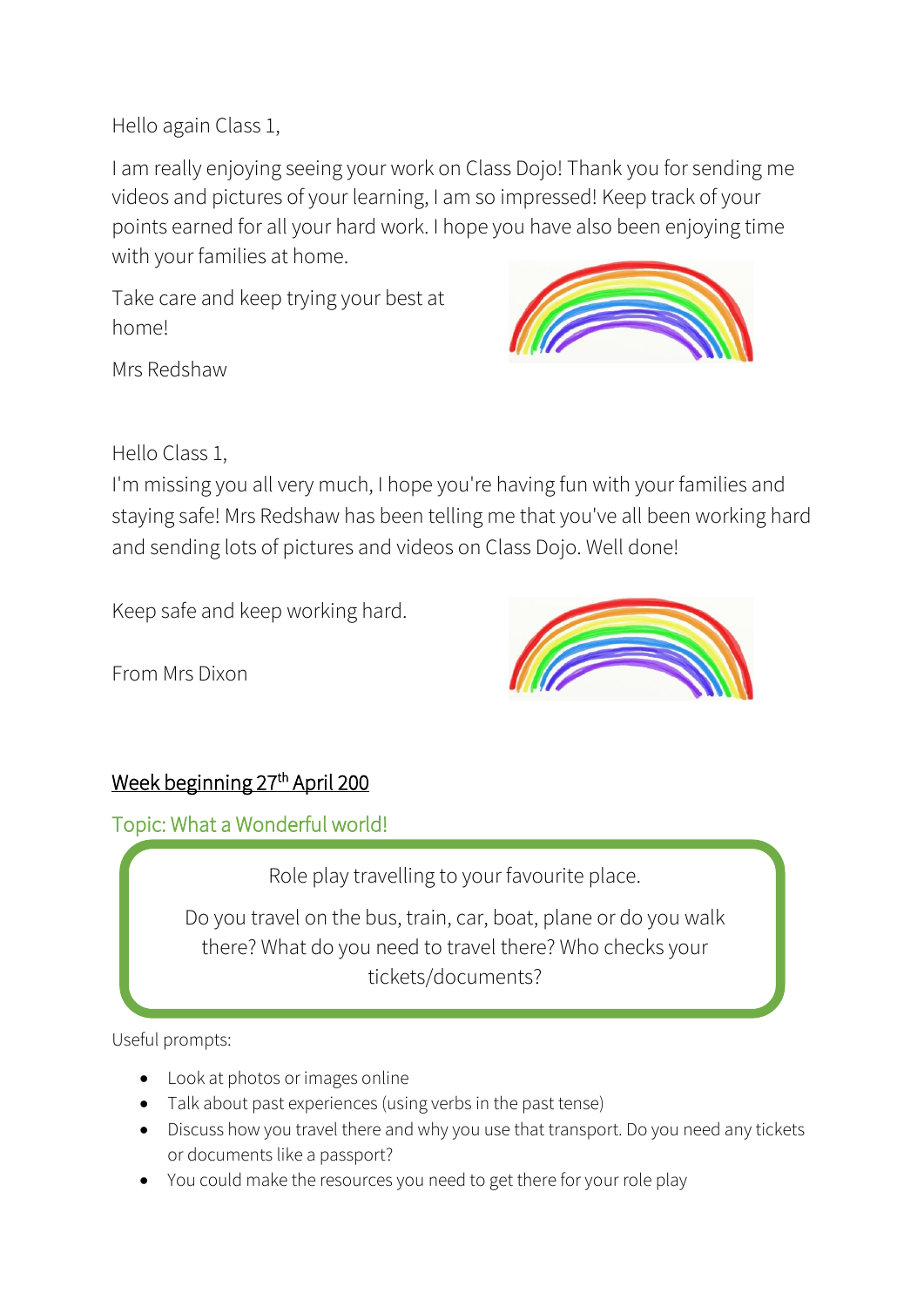- What do you take with you? A picnic, toys, a suitcase, a coat and wellies; why not dress up for the role play?
- Give roles to the people you are doing the role play with such as a park keeper or a ticket master
- Use a prop as a vehicle, how does it move and what sounds does it make?
- You could create the destination using resources from around your house
- Role play what you do there and have fun!



## Literacy: Superworm!

First read the book with an adult and then answer these questions and complete the task.



Discussion questions:

- Q. Why is Superworm so super?
- Q. How do you know the other animals like Superworm?
- Q. How did the other animals feel when Superworm came back?
- Q. Can you retell the story?

Q. Can you find the rhyming words in the story? How do you know they rhyme? (\*this is a great skill for phonics learning\*)

Q. Can you say the Superworm rhyme in the voice of one of the characters?

Task:

1. Create a picture of your favourite character from the story and write adjectives (describing words) around the character to describe them. Remember to describe what they look like and what kind of personality they have.